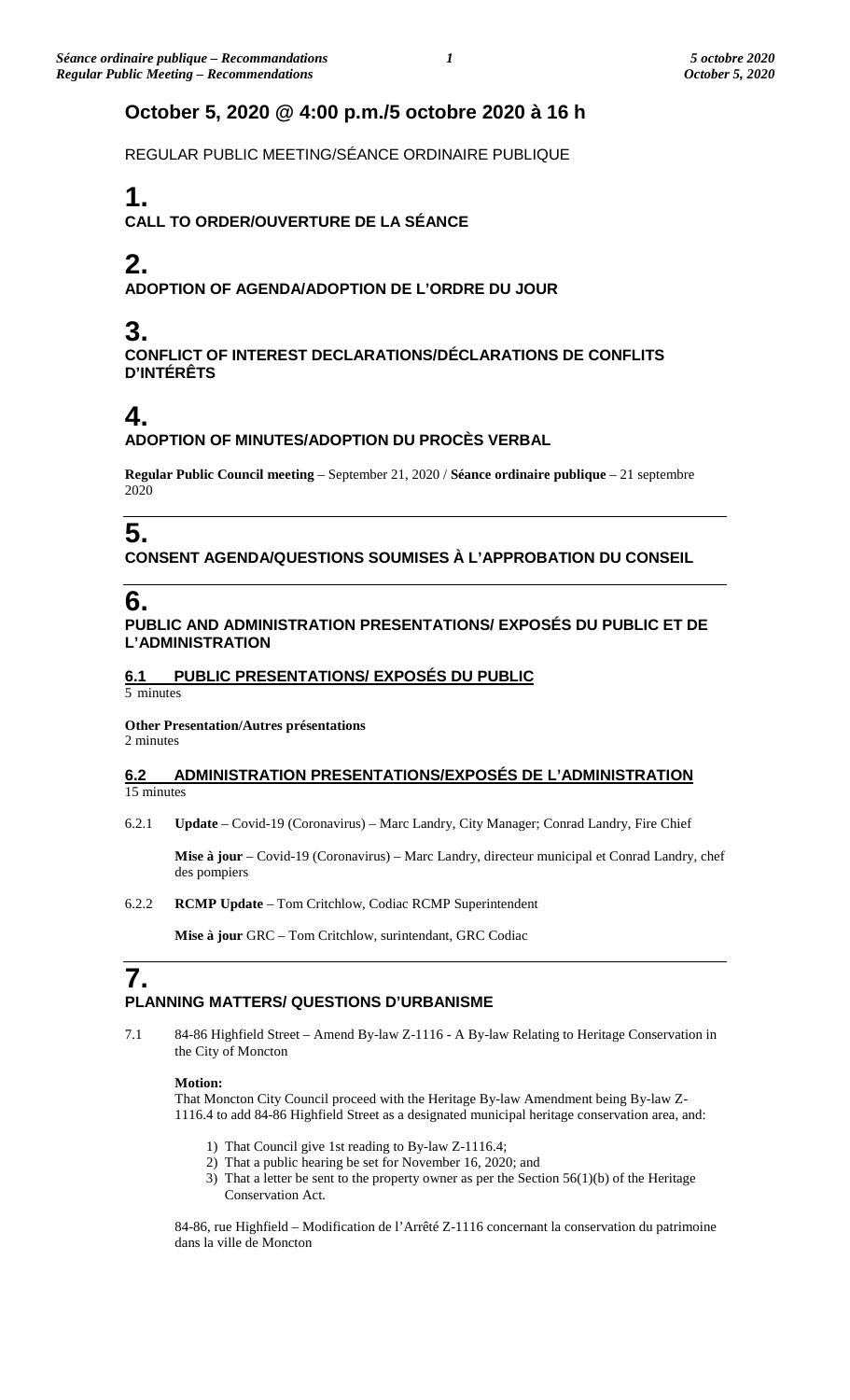#### **Motion :**

Que le Conseil municipal de Moncton adopte la modification de l'Arrêté sur la conservation du patrimoine, soit l'Arrêté Z-1116.4, pour préciser que les adresses 84-86, rue Highfield font partie d'un secteur de conservation du patrimoine municipal désigné et :

- 1) Que le Conseil municipal procède à la première lecture de l'Arrêté Z-1116.4;
- 2) Qu'une audience publique ait lieu le 16 novembre 2020;
- 3) Qu'une lettre soit adressée au propriétaire du bien-fonds conformément à l'article 56(1)(b) de la *Loi sur la conservation du patrimoine*.

#### 7.2 **Amending** Church of the Nazarene Subdivision

**Motion: That** Moncton City Council approve cash in lieu of Land for Public Purposes in the amount of \$2,000.00 for the Amending Church of the Nazarene Subdivision.

**Modification** du lotissement Church of the Nazarene

**Motion : Que** le Conseil municipal approuve la compensation de 2 000 \$ au titre du terrain d'utilité publique pour la modification du lotissement Church of the Nazarene.

### **8. STATEMENTS BY MEMBERS OF COUNCIL/ EXPOSÉS DES MEMBRES DU CONSEIL**

### **9.**

#### **REPORTS AND RECOMMENDATIONS FROM COMMITTEES AND PRIVATE MEETINGS/ RAPPORTS ET RECOMMANDATIONS DES COMITÉS ET RÉUNIONS À HUIS CLOS**

9.1 **Recommendation(s)** – Internal Audit Committee – March 9, 2020 – **Request for Proposal RFP19-140** – Internal Auditor Services

**Motion: That** Moncton City Council approve the recommendation of the Internal Audit Committee that Request for Proposal #RFP19-140 – Internal Auditor Services be awarded to the highest-scoring Proponent meeting the Terms and Conditions and Specifications set out in the RFP, being Grant Thornton LLP.

**Recommandation(s)** – Comité de vérification – le 9 mars 2020 – **Demande de propositions RFP19-140** – Services de vérifications

**Motion : Que** le Conseil municipal de Moncton approuve la recommandation du Comité de vérification interne d'attribuer le contrat de la Demande de propositions RFP19-140 (Services de vérifications) au proposant le mieux coté qui respecte les clauses et les conditions ainsi que le cahier des charges reproduits dans la Demande de propositions, soit Grant Thornton S.E.N.C.

9.2 **Recommendation(s)** – Committee of the Whole – September 28, 2020

**Motion: That** the Moncton City Council adopt the Winter Sidewalk Maintenance Study Report (2020) for the City of Moncton

**Motion: That** Council adopt the 2020-2021 Sidewalk Snow Clearing Plan for the City of Moncton.

**Recommandation(s)** – Comité plénier – 28 septembre 2020

**Motion : Que** le Conseil municipal de Moncton adopte le rapport de l'Étude sur l'entretien hivernal des trottoirs (2020) de la Ville de Moncton.

**Motion : Que** le Conseil municipal adopte le Plan de déneigement des trottoirs 2020-2021 de la Ville de Moncton.

### **10. REPORTS FROM ADMINISTRATION/ RAPPORTS DE L'ADMINISTRATION**

10.1 **By-Law T-410** – Amendment for Moving Oversized and Overweight Loads

**Motion: That** City Council approve the amendment to By-law T-410, being a By-law Relating to Protection of Streets in the City of Moncton, give first reading of the by-law, and bring the second and third readings to a future Public Council Session.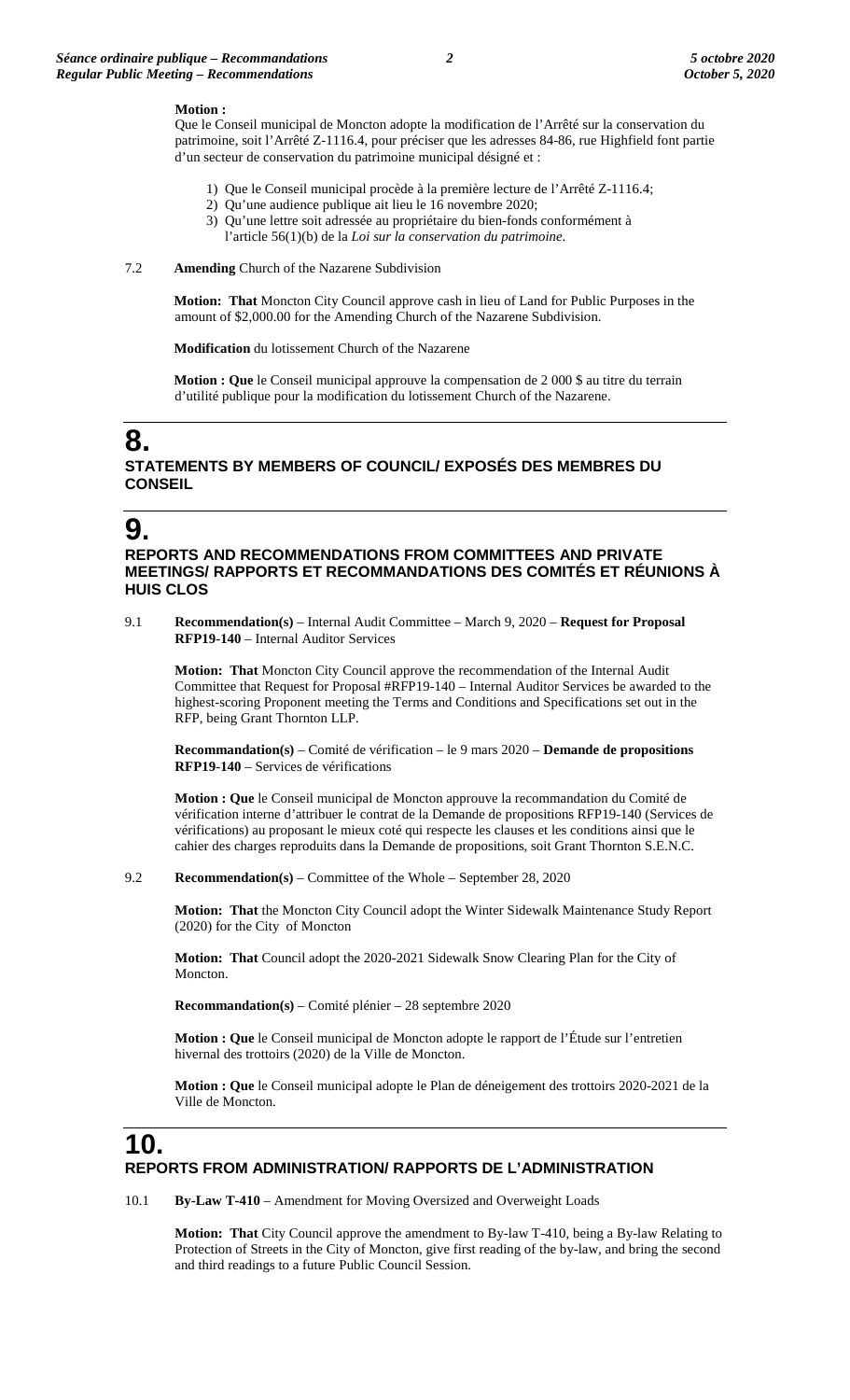**Modification de l'Arrêté T-410** – Déménagement de charges hors gabarit

**Motion : Que** le Conseil municipal approuve la modification de l'Arrêté T-410, soit l'Arrêté réglementant l'utilisation des rues de la Ville de Moncton, qu'il procède à la première lecture de la modification de l'arrêté et qu'il en reporte la deuxième et la troisième lectures à une prochaine séance publique.

10.2 **Tender TCS20-073** – Reconstruction of Five (5) Tennis Courts and Related Amenities

#### **Motion:**

- 1. 1.That Moncton City Council award Tender #TCS20-073 for the Reconstruction of Five (5) Tennis Courts and Related Amenities to the lowest Bidder meeting the Specifications, being Avondale Construction Ltd., for the Total Tendered Price of \$583,184.14, including H.S.T. @ 15%.
- 2. That a Construction Contingency Allowance in the amount of forty thousand dollars (\$40,000.00) including H.S.T. @ 15% be established for the project to address any unforeseen or unknown site conditions; and
- 3. That a Construction Services Agreement be prepared by the Legal Department for signature by the Mayor and City Clerk.

**Appel d'offres TCS20-073** – Reconstruction de cinq terrains de tennis et des commodités connexes

#### **Motion :**

- 1. Que le Conseil municipal de Moncton attribue le contrat de l'appel d'offres TCS20-073, pour la reconstruction de cinq terrains de tennis et des commodités connexes, au soumissionnaire le moins-disant qui respecte le cahier des charges, soit Avondale Construction Ltd., en contrepartie du prix total proposé de 583 184,14 \$, y compris la TVH de 15 %;
- 2. Qu'une provision pour éventualités de quarante mille dollars (40 000 \$), y compris la TVH de 15 %, soit constituée pour les travaux de construction de ce projet afin de tenir compte des conditions imprévues ou inconnues du site;
- 3. Que le Service juridique rédige la convention de services de construction à signer par la mairesse et la greffière municipale.
- 10.3 **Tender TC20-087** Supply and Delivery of Two (2) Vacuum Street Sweepers

**Motion: That** Moncton City Council approve the purchase of Two (2) Only Johnston VT652 Dual Gutter Broom Vacuum Street Sweepers from Saunders Equipment Ltd. for the Total Purchase Price of \$722,196.50, including H.S. T. @ 15%, as permitted through City of Fredericton Request for Proposal #P19-09, and the New Brunswick Procurement Act.

**Appel d'offres TC20-087** – Fourniture et livraison de deux balayeuses aspiratrices

**Motion : Que** le Conseil municipal de Moncton approuve l'achat de deux balayeuses aspiratrices doubles à caniveaux Johnston VT652 seulement auprès de Saunders Equipment Ltd. en contrepartie du prix d'achat total de 722 196,50 \$, y compris la TVH de 15 %, conformément aux modalités de la Demande de propositions P19-09 de la Ville de Fredericton et à la *Loi sur la passation des marchés publics* du Nouveau-Brunswick.

#### 10.4 **Grade (railway) Crossing Improvement** – Edinburgh Drive

#### **Motion:**

- 1. That City Council authorize the Mayor and City Clerk to sign the funding agreement with CN Rail for the Grade Crossing Improvements on Edinburgh Drive and affix the Corporate Seal of the City of Moncton thereto.
- 2. That City Council authorize the Mayor and City Clerk to sign the Canada City of Moncton Rail Safety Improvement Program Agreement for the Grade Crossing Improvements on Edinburgh Drive and affix the Corporate Seal of the City of Moncton thereto.

**Réfection d'un passage à niveau (chemin de fer) –** promenade Edinburgh

#### **Motion :**

- 1. Que le Conseil municipal autorise la mairesse et la greffière municipale à signer, avec le CN, l'accord de financement de l'amélioration des passages à niveau de la promenade Edinburgh et à y apposer le sceau de la Ville de Moncton.
- 2. Que le Conseil municipal autorise la mairesse et la greffière municipale à signer l'accord du Programme d'amélioration de la sécurité ferroviaire entre le Canada et la Ville de Moncton pour l'amélioration des passages à niveau de la promenade Edinburgh et à y apposer le sceau de la Ville de Moncton.